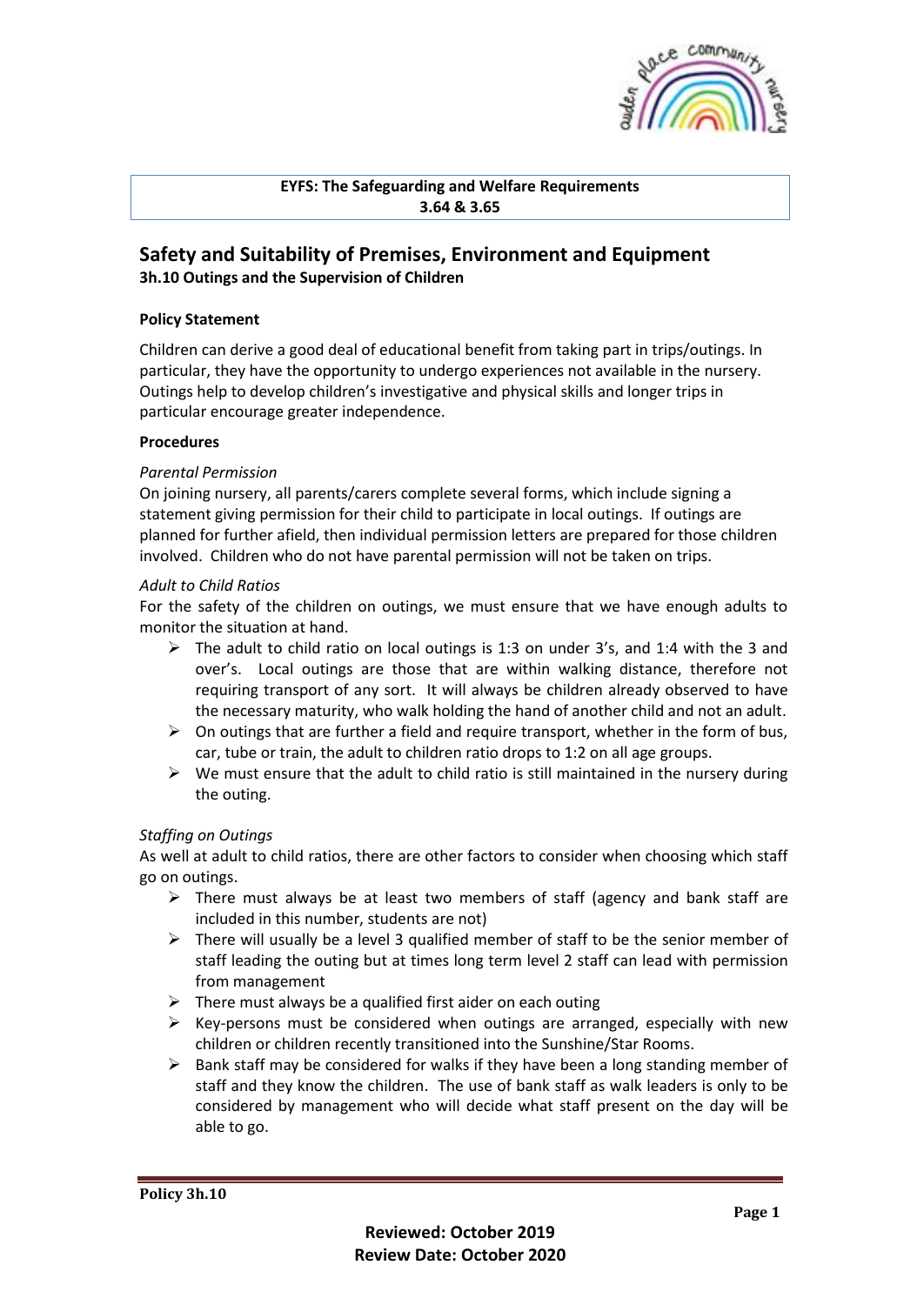

## *Using Students During Outings*

- $\triangleright$  Students under the age of 17, or short term students must not be counted in ratio under any situation.
- $\triangleright$  Students over the age of 17 and who have long term placements at the nursery and have proven themselves responsible, may be counted in ratios during outings at the discretion of the management.
- $\triangleright$  When students are counted in ratio, the adult child ratio is 1:2 for all ages, if they are going on the walk, or the usual ratio of 1:3 for under 2's, 1:4 for 2-3's and 1:8 for 3- 5's if they are remaining in the building.
- $\triangleright$  When students are on outings, at all times they must walk between the two members of staff, and under no circumstances should go out with just one member of staff.

#### *Outings Form*

Before any outing takes place, an outings form needs to be filled out. The form lists the children and adults attending the outing to ensure that ratios are maintained. The form also requires:

- $\triangleright$  Date of outing
- $\triangleright$  Time of outing
- ➢ Place of outing
- $\triangleright$  Names of all children and adults on the trip
- $\triangleright$  Name First Aider(s)
- $\triangleright$  Tick chart of requirements, first aid kit, money, camera, food
- $\triangleright$  Any medication that needs to be taken for a child e.g. Epi-Pen, Calpol
- ➢ Phone numbers of mobiles taken on trip
- $\triangleright$  Whether the trip is a Focus activity
- $\triangleright$  Signature of management

#### *The Role of the Trip Leader*

The person leading the outing must oversee that the following is in place:

- ➢ correct ratios
- $\triangleright$  a qualified first aider is on the trip
- $\triangleright$  The outings form is fully completed, checked and signed by management and a copy kept for themselves
- $\triangleright$  everything needed for the outing is ready
- $\triangleright$  students, agency staff and parents are briefed beforehand
- $\triangleright$  students, agency staff and parents walk in the middle of the permanent staff members, (or at the front if only one permanent member)
- $\triangleright$  any change to the outing gets reported back to the nursery immediately, e.g. library being closed and going to the park instead
- $\triangleright$  all children are secure and engaged throughout the entire outing

#### *Suitable Attire*

Staff at Auden Place ensure that children on the outing go in suitable attire:

- $\triangleright$  in warm/hot weather sun cream and sun-hats
- $\triangleright$  in colder weather coats, hats, scarves, and gloves
- $\triangleright$  in wet weather raincoats and wellington boots
- $\triangleright$  nappies, wipes and spare clothes will also be taken if needed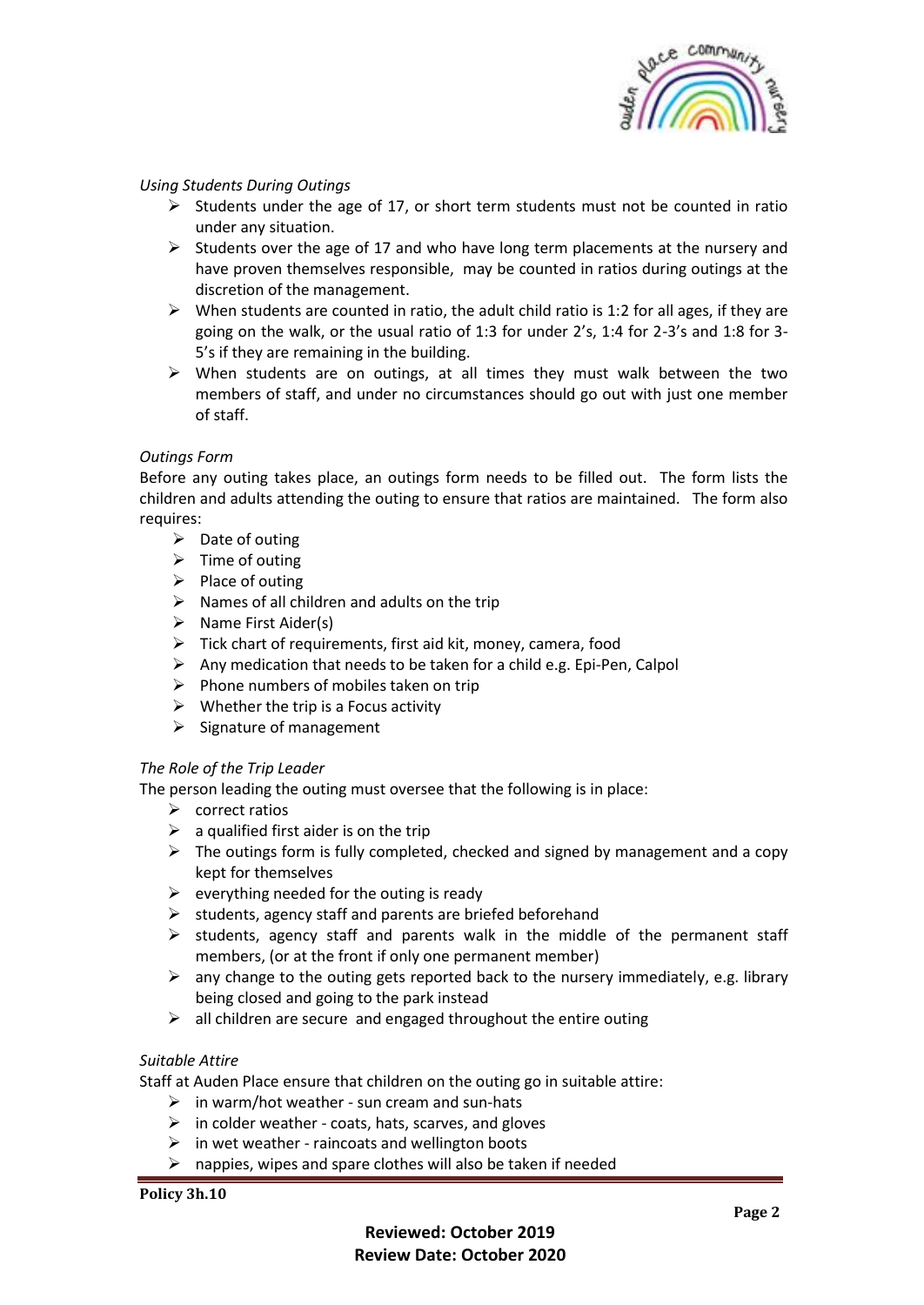

### *Visits to Farms*

- $\triangleright$  Children must wash their hands after contact with animals
- $\triangleright$  Outdoor footwear worn to visit farms are cleaned of mud and debris before reentering the nursery.

### *Trips further afield.*

Before a 'big outing' can be arranged, it must be passed through management. The management must consider the following:

- $\triangleright$  Visit's objectives.
- $\triangleright$  Age appropriate suitability
- $\triangleright$  Likely date, venue and duration.
- $\triangleright$  Pupil group and staffing required.
- $\triangleright$  Resources needed and estimate of any costs.
- ➢ Transport options

This must all be organised, before issuing details to parents/carers.

Calpol and thermometers are also taken on these trips and trip leaders inform nursery if children get temperature so we can follow the same policy as we do on site of contacting the parents.

We have detail guidelines and an outings risk assessment kept in the office of general issues such as crossing the roads, using public transport etc. as well as information on the local areas that we visit. We also request risk assessments of all venues we visit and these are also kept in the office and staff attending these trips are refreshed on these during the days prior to the trip.

#### *Parental Support*

To maintain the adult to child ratios on our big outings, Auden Place call on parents to help. Parents are given as much notice as possible. Prior to each outing, the parents assisting the staff are issued with the afore mentioned guidelines and will also be reminded of the key points on the morning of the trip. It is extremely important that parents assisting on outings are willing to follow the lead of Auden Place staff on routines as well as behaviour management, even when it includes their own child.

As it is important to maintain adult to child ratios at all times, if a parent who has been counted in the ratio for an outing has to pull out, then the outing may be cancelled if the nursery isn't able to maintain the ratio.

#### *Additional Outings.*

As well as our regular daily walks and monthly 'big outings', we do also have some additional trips that are different to the regular ones and the criteria for staffing may be different, based on the trip.

An example of one of these trips is our annual 'School Leaver's Trip'. On trips like these, rather than the small group of children we take out, the group is much larger. As well as a larger group of children, all of their parents are invited therefore needing a lot more organisation. On trips like this, either a member of the Management team or a Room